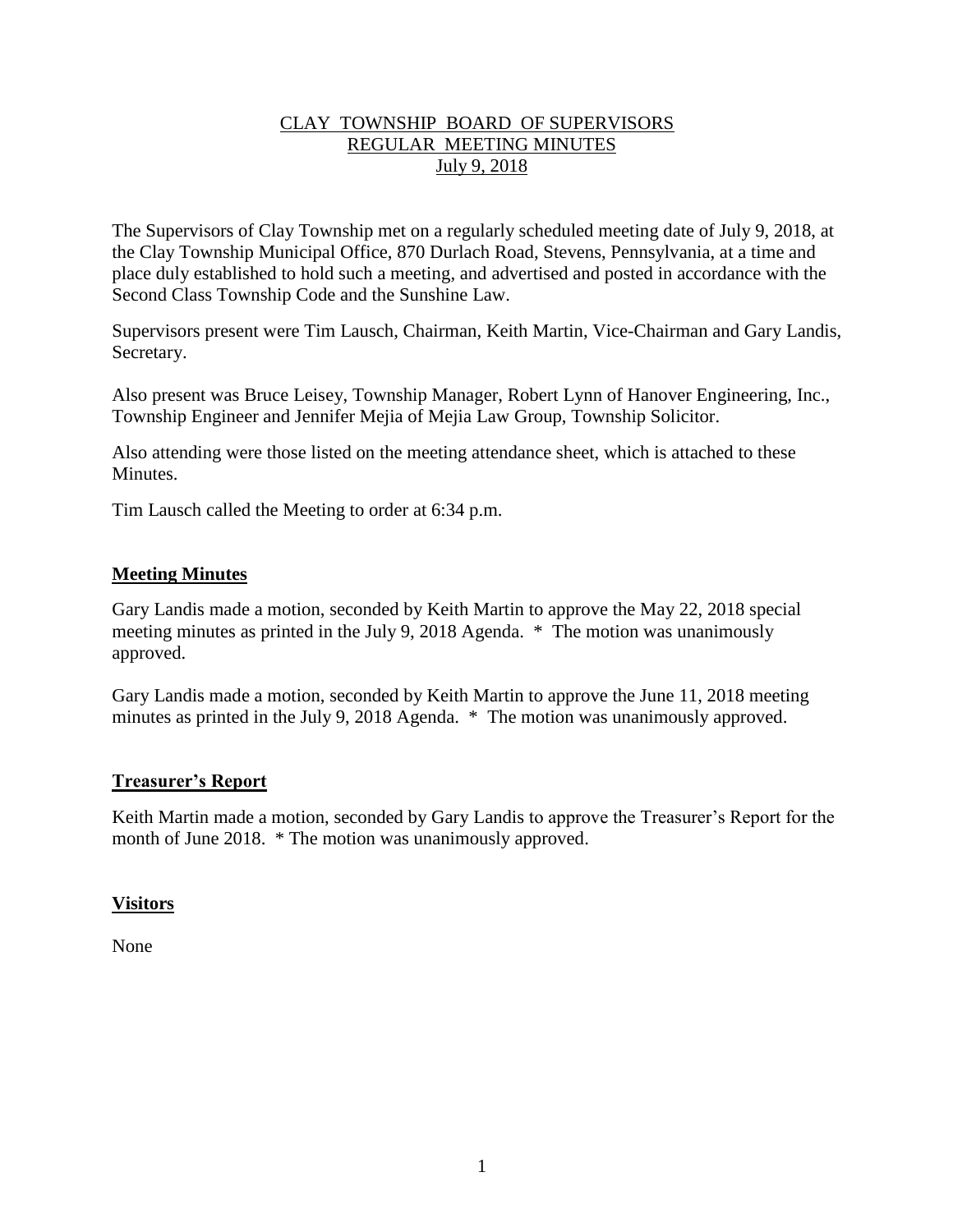# **Engineer's Report**

1. Hopeland Mennonite Church – Land Development

Kevin Varner, Diehm and Sons, reviewed the plan with the Board of Supervisors. The plan is to develop a 12,480 sq ft building and associated infrastructure on a 7.637 acre parent tract. The project is located outside the Hopeland Village Growth Area along Hopeland Road near the Sun Valley Road Intersection.

After review and discussion, Keith Martin made a motion, seconded by Gary Landis to approve the following waiver, deferral and modifications as outlined in the Hanover Engineering letter dated 6/22/18. \* The motion was unanimously approved.

## Section 303.A – Submission of a Preliminary Plan

The applicant is requesting a waiver of the requirement to submit a preliminary plan. The applicant notes the project is located on an existing lot of record. The applicant also notes the plan submission included items for both preliminary and final plan information. The applicant further states they feel the project is not complicated, nor does it have any phasing components.

## Section 602.K.3 – Improvement of Existing Streets

The applicant is requesting a deferral of the requirement to improve the existing street. The applicant notes that the site is in a rural area where there are no other curb or sidewalk improvements for miles. The applicant indicates that they feel a piece meal improvement here offers little value to the Township and furthermore, the road is a State Highway.

#### Section 602.M.3 – Intersections with Collector Streets Shall Not be Closer than 400'

The applicant is requesting a modification of the requirement to provide all intersections with collector streets shall not be closer than 400'. The applicant notes that the site was tested for sewage and the location on the plan were the locations that worked, and it is not possible to provide the access drive 400' away from Sun Valley Road intersection. The applicant notes that there is an inlet in the gutter along the site frontage that the church would like to leave alone. The applicant also notes that if the driveway is moved to 400' away from Sun Valley Road, the inlet will have to be relocated and Penn Dot will insist the Township take over maintenance of the storm system. The access drive is proposed at 362' from the intersection of Sun Valley Road. The applicant believes that this is a de minimum modification request. It was also noted that if the driveway is moved 400' from Sun Valley Road, the location of the driveway would be steeper and less safe during inclement weather.

Section 602.M.6 – Minimum radius of 55' at Cartway Edge of Intersections with Collector Roads The applicant is requesting a modification of the requirement to provide a minimum radius of 55' at cartway edge of intersections with collector roads. The applicant states Hopeland Road is a State Highway and is subject to PennDot criteria. The applicant further states that Chapter 441, Figure 8 provides the criteria for low volume driveways and for driveways involving only single unit trucks and passenger cars, along a roadway with a speed limit of less than 45 MPH, the maximum radius permitted is 15'. The applicant feels a 15' radius is sufficient for the proposed use.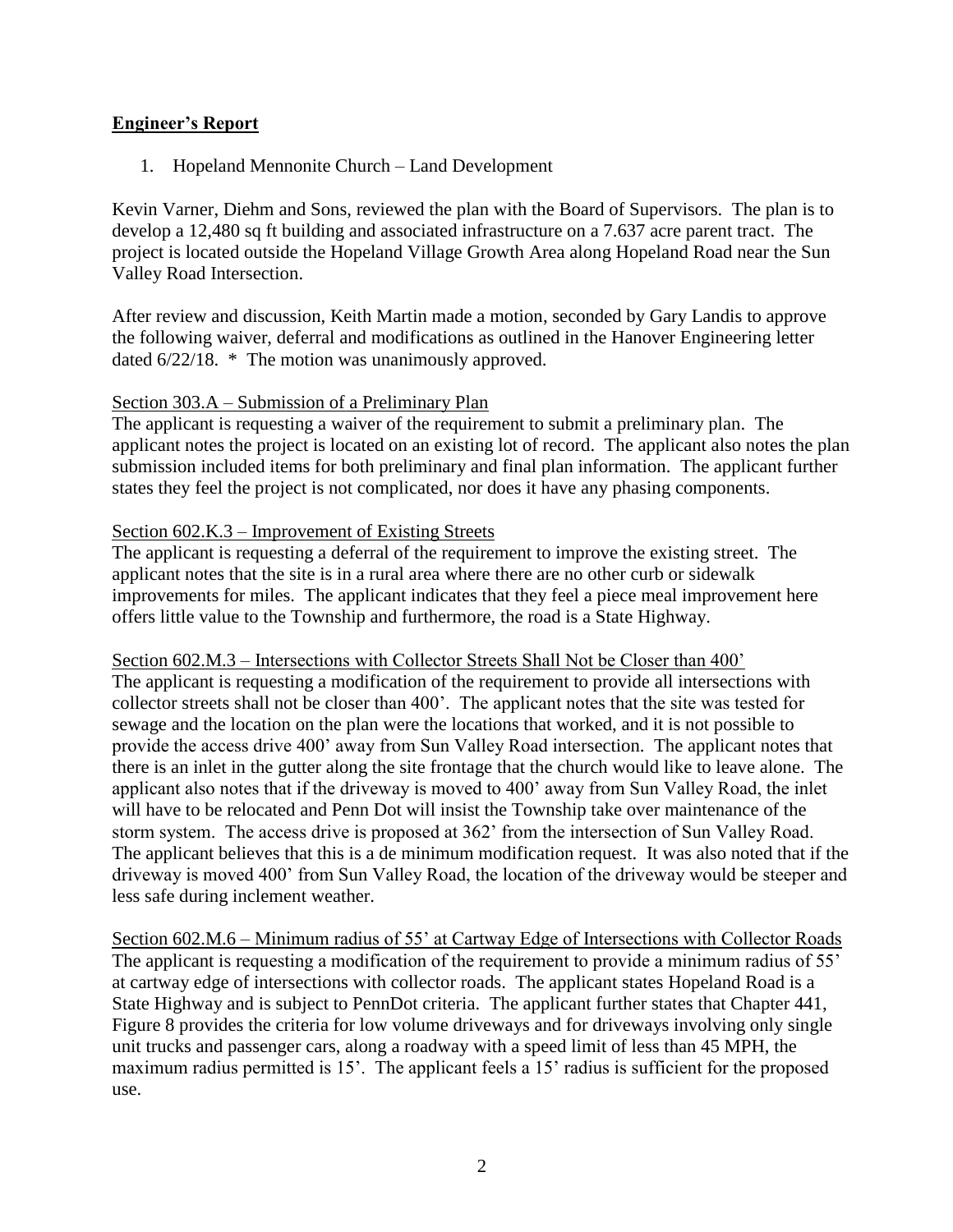## Section 602.T.1.B – Access Drives

The applicant is requesting relief from a recorded Agreement to establish Maintenance Conditions for the access drive. The applicant notes this is a private access drive to be used only by the Church.

#### Section 603.A.1.g – Lighting for Parking Compounds, Access Drive and Entrances

The applicant is requesting a modification of the requirement to install lighting for parking compounds, access drives and entrances. The applicant states that the church does not intend to have main activities outside of daylight hours. The applicant proposed to provide lighting on the building to illuminate the parking areas surrounding the building area.

The modification was conditionally approved based on the fact that if the building use changes to include evening activities, light will need to be installed.

#### Section 609.E.4.c – The interior of each Parking Lot shall have One (1) Shade Tree for every Five (5) Parking Spaces

The applicant is requesting a modification of the requirement of providing one shade tree for every five parking spaces of the interior of each parking lot. The applicant states that a number of landscape islands have been provided with the parking compound. The applicant feels that the required number of islands is not practical and proposes to provide the required 29 trees with 21 trees in islands interior to the parking lot and 12 trees around the perimeter of the parking lot. The other 8 trees will be placed somewhere else on the property.

#### Section 609.E.4.d.(3) – Landscape Islands are Required every 10 Parking Spaces

The applicant is requesting a modification of the requirement to provide landscape islands every 10 parking spaces. The applicant states that in order to balance the needed landscaping and keeping the parking lot design efficient, the plan proposes five different rows of parking that exceed 10 spaces in a row. The applicant states that the trees required in these islands are provided around the perimeter of the parking lot. The applicant notes that the parking islands are proposed in areas that help to delineate traffic flow.

It was noted that the islands noted on the plan will be acceptable, but all the required trees will be located elsewhere on the property.

# Section 609.E.4.d.(4) – A Planting Strip is Required for Every Four (4) Rows of Parking The applicant is requesting a modification of the requirement to install a planting strip for every four (4) rows of parking. The applicant indicates that the parking lot has six (6) rows of parking.

The applicant states that landscaping is provided around the perimeter of the parking lot and within the islands that are proposed. The applicant states that the church wishes to maintain the ease of plowing the parking lot without a planting strip.

It was noted that the lot has six parking rows, but the two exterior rows will have a planting strip.

# Section 609.F.2.a.1 – High and Low Level Screening

The applicant is requesting a modification of the requirement of providing high and low level screening around the perimeter of the property adjacent to the public street. The applicant states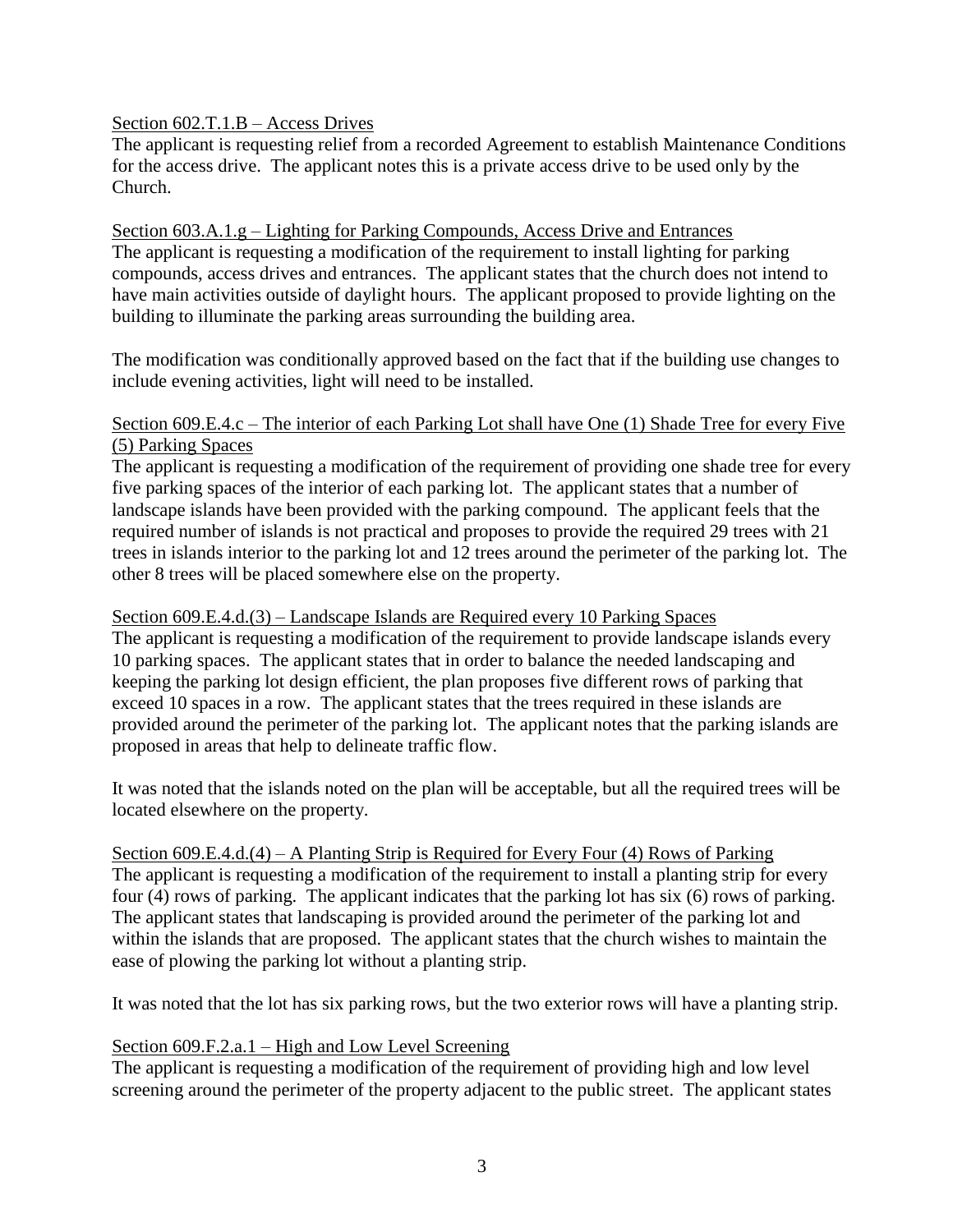that the church is located at a significant vertical and horizontal distance from the street in a rural setting. The applicant feels that this elevation difference provides visual screening from the street. It is further noted that low lever plantings have been proposed along the edge of the parking areas that face the street.

The modification request will provide the 28 trees elsewhere on the property.

## Stormwater Management Ordinance

Section 11-302.A.2.c – Maximum Loading Ratio shall be 8:1 Total Drainage Area to Infiltration Area

The applicant is requesting a modification to the required maximum loading ratio of 8:1 total drainage area to infiltration area. The applicant states that the required loading ratios have been met for all facilities with the exception of Facility #1. The applicant further states Facility #1 is located between the access drive and sewage system and the facility was configured to provide the required 50-foot setback from the sewage system area. The total loading ratio provided for Facility #1 is 12.7:1 and the impervious ratio is 3.1:1 (less than the 5:1 allowable).

Section 307.C.1.g – Infiltration Rates shall not be used in Computing Storage Volume The applicant is requesting a modification of the requirement that infiltration rates shall not be used in computing storage volume. The applicant indicates that the soils testing showed excellent shale soils for infiltration stormwater trench designs. The applicant notes the system design utilized half the rate in the design and the applicant feels that by providing a factor of safety and the shale soils adequate volume is provided in the system.

Gary Landis made a motion, seconded by Keith Martin to recommend conditional approval of the land development plant contingent on compliance with the Hanover Engineering letter dated 6/22/18. \* The motion was unanimously approved.

2. Dove Fellowship – Approve Use of Temporary Construction Access off Larkspur Lane

Mark Strunk, Speedwell Construction, requested permission to access the Dove Fellowship property off Larkspur Lane for the construction entrance. The existing proposed entrance would be off of Rt 322 at the church main entrance. Mr. Strunk feels this entrance off of busy Rt 322 near the Sharp Shopper traffic signal would not be as safe as an entrance off Larkspur Lane.

Tim Lausch informed Mr. Strunk that the Township ROW off Larkspur Lane does not connect to the Dove property. There is a 15-20' wide area of land owned by GAF Reality.

Mr. Strunk was aware of this and has received verbal permission from GAF Reality.

After discussion, the Board of Supervisors will consider the idea but, has concerns with potential damage to Larkspur Lane. The Board of supervisors requested written permission from GAF Reality to cross their property before making a final determination.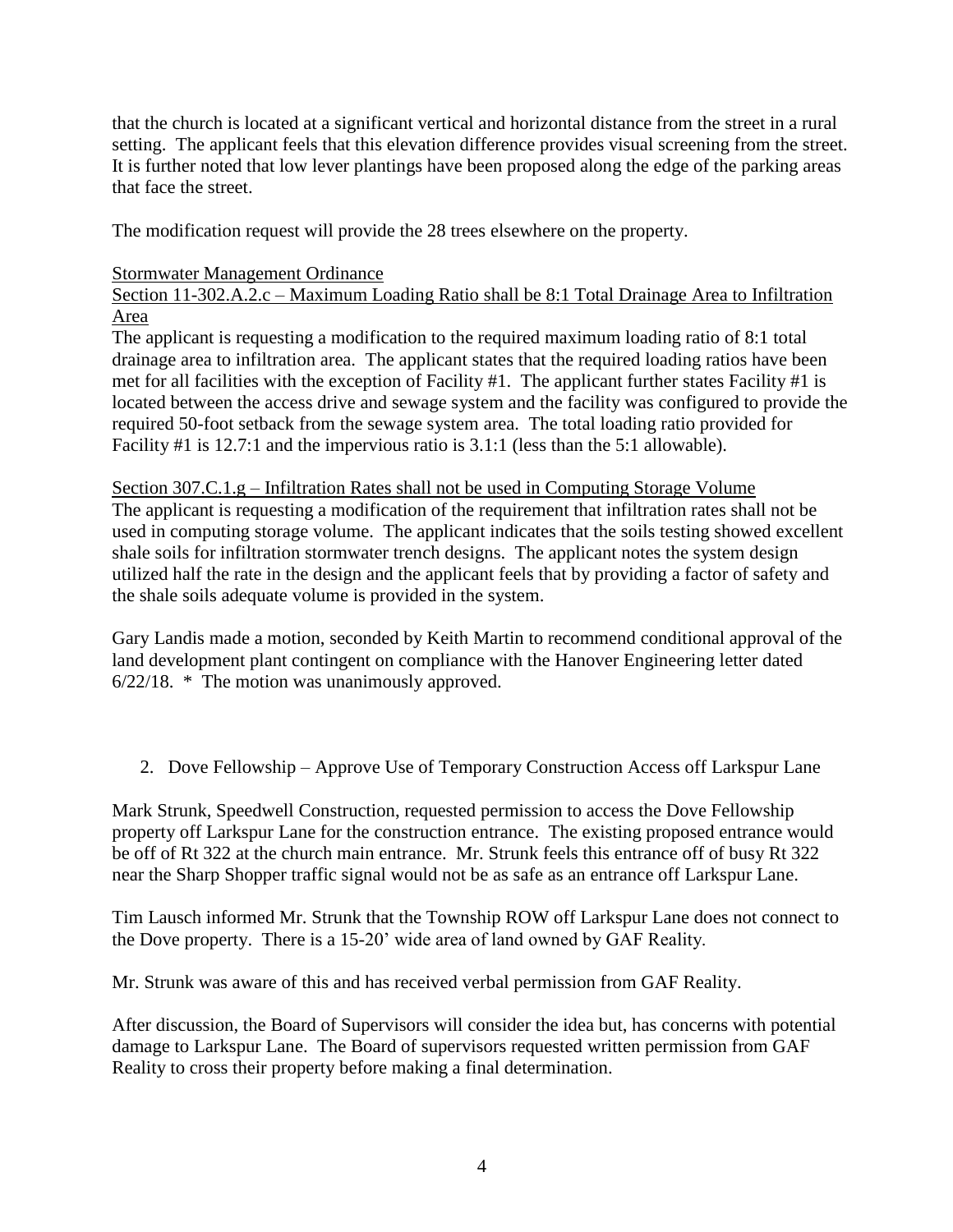## **Old Business**

1. Furnace Hill Road, Stony Lane and Camp Road Stormwater Discussion

Bob Lynn reviewed actions since last meeting with the Board of Supervisors. Items included installing 15 erosion tranches in substitution for erosion socks.

After the last storm, there was notably less water erosion since Refreshing Mountain Camp put in the E&S trenches.

The next proposed phase will be to put in a retention basin near the Refreshing Mountain Camp hotel parking lot and improve the gutter along Camp Road and divert from gutter into woodland at the corner of Camp Road and Stony Lane.

There was discussion on installation of diversion and who would be responsible for continuous maintenance of the storm water facilities.

Fred Hubach said we should transfer water to Middle Creek Water Shed from Indian Run Water Shed. Allow storm water to be directed across Camp Road to Stony Lane and Forest Hill Road. He also encourages the Board of Supervisors to not "write off" crossing water under Camp Road.

Gary Landis suggested dividing the storm water over many spots to lessen burden on all property owners.

Dan Stahl said the water volume is increasing over the last 15-20 years.

No decisions were made at this time.

## **Engineer's Report**

3. HomeTowne Square – Storm Water NOV

Jennifer Mejia reported both parties have an Agreement that they have agreed upon. The Agreement and Stormwater Plan needs to be approved by Hanover Engineering. The documents must be submitted to Hanover Engineering by August 1, 2018 for review and approval prior to the August 13, 2018 meeting.

Gary Landis made a motion, seconded by Keith Martin to extend NOV deadline to August 13, 2018 to have an executed Agreement between the two parties. \* The motion was unanimously approved.

\*\* Keith Martin abstained to the next item due to ownership conflict of the property.\*\*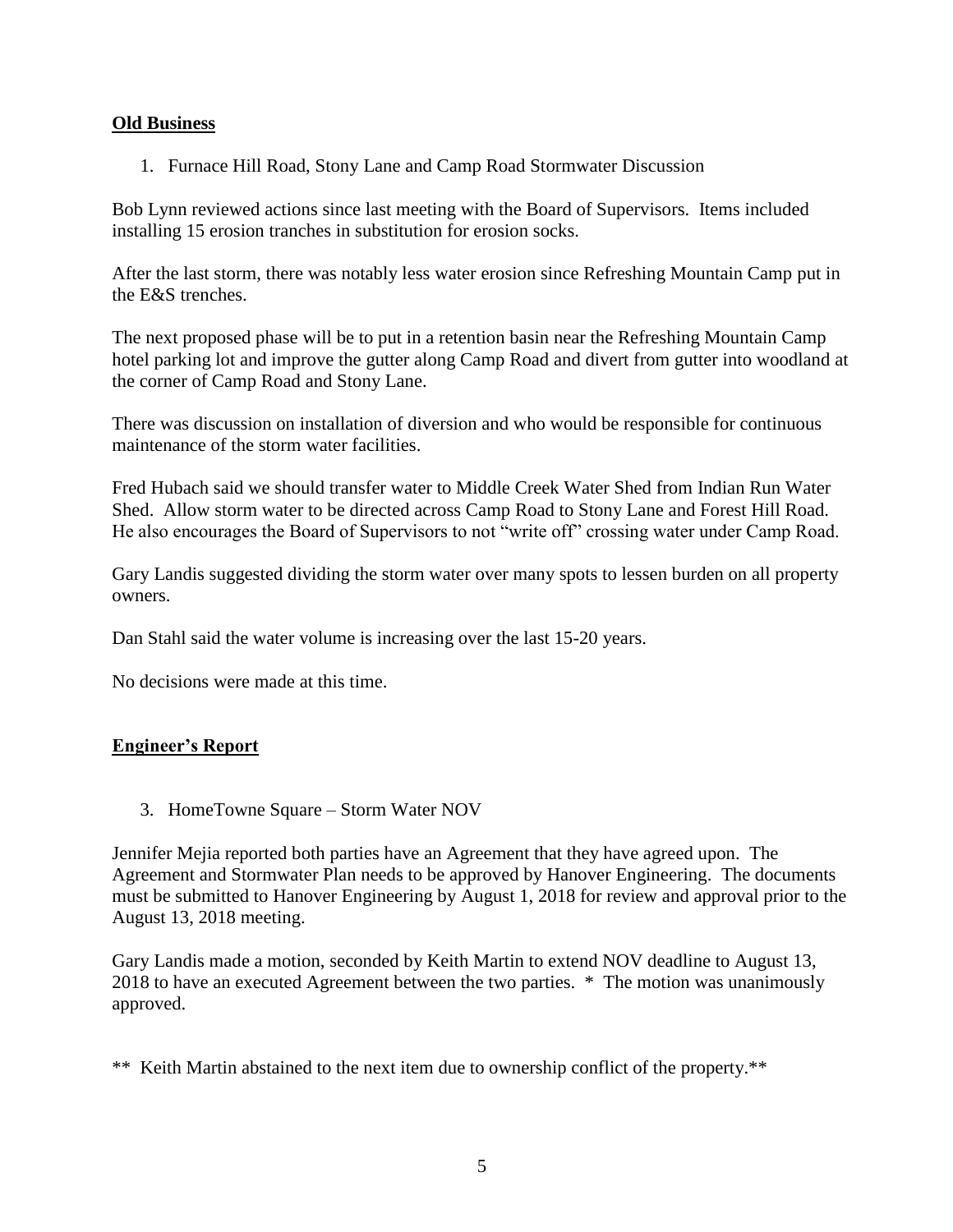4. Rachel Martin – Escrow Relief Request

Bruce Leisey reviewed that escrow relief request with the Board of Supervisors.

Gary Landis made a motion, seconded by Tim Lausch to approve a reduction of escrow in the amount of \$91,597.21 retaining a balance of \$15,053.57. \* The motion was unanimously approved with Keith Martin abstaining from the vote.

5. Wildflower Pond – Road Dedication Update

Bob Lynn informed the Board of Supervisors that Dennis Burkholder, road contractor, will be starting road improvements this week.

The Township Staff is reviewing Agreements for Stormwater and Road Dedication.

## **New Business**

1. Lancaster Bicycle Club – Permission for Bicycle Ride

Bruce Leisey reviewed the request with the Board of Supervisors. Lancaster Bicycle Club is requesting permission to use roads for the ride on Sunday, August 19, 2018.

Keith Martin made a motion, seconded by Gary Landis to approve use of the roads as noted in request on Sunday, August 19, 2018 contingent on the receipt of a Certificate of Insurance by August 13, 2018. \* The motion was unanimously approved.

2. Approve 2018-2019 Winter Maintenance Agreement with Penn Dot

After review, Keith Martin made a motion, seconded by Gary Landis to approve the Penn Dot 2018-2019 Winter Maintenance Agreement for Mt Airy Rd, Hopeland Rd, Clearview Rd and Kleinfeltersville Rd in the amount of \$17,621.44. \* The motion was unanimously approved.

3. Approve and Execute Pension Investment Management Agreement

After discussion, Gary Landis made a motion, seconded by Keith Martin to approve and execute the Investment Management Agreement with BB&T for the non-uniform pension plan. \* The motion was unanimously approved.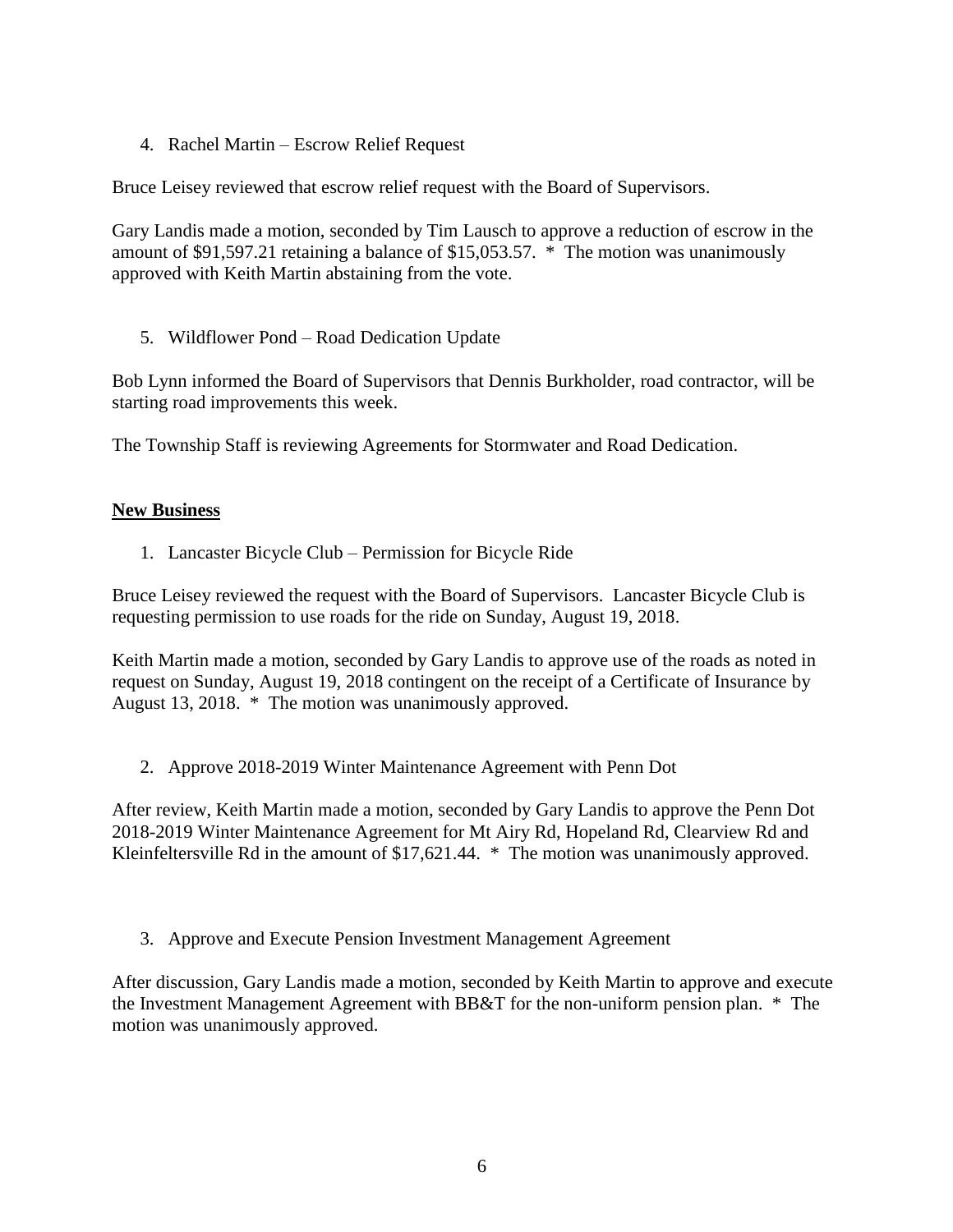4. Use of Rock Road for Film Shoot

Bruce Leisey received a request from Emmet Ashton to use a portion of Rock Road for a film shoot on July 28, 2018 and July 29, 2018.

Keith Martin made a motion, seconded by Gary Landis to deny the request due to safety concerns. \* The motion was unanimously approved.

5. Request to Apply for Growing Greener Plus Grant

After discussion, Gary Landis made a motion, seconded by Keith Martin to authorize TeamAg to use data from Mariner East Grant to apply for Growing Greener Plus Grant at a fee of \$150.00. \* The motion was unanimously approved.

## **Executive Session**

Gary Landis made a motion, seconded by Keith Martin to enter into Executive Session at 9:00 PM to discuss potential litigation and employment issues. \* The motion was unanimously approved.

Keith Martin made a motion, seconded by Gary Landis to exit Executive Session at 10:15 PM. \* The motion was unanimously approved.

There was discussion on correspondence from the PA Office of the Attorney General regarding ACRE complaint against Clay Township.

There was discussion on drafting a new Sewer Service Agreement with Ephrata Borough.

There was discussion on contracting with an outside source to provide GIS/mapping services to the Township.

Keith Martin made a motion, seconded by Gary Landis to approve contracting for support services with drafting and review of a new Sewer Service Agreement between Clay Township and Ephrata Borough in the amount of up to \$5,000. \* The motion was unanimously approved.